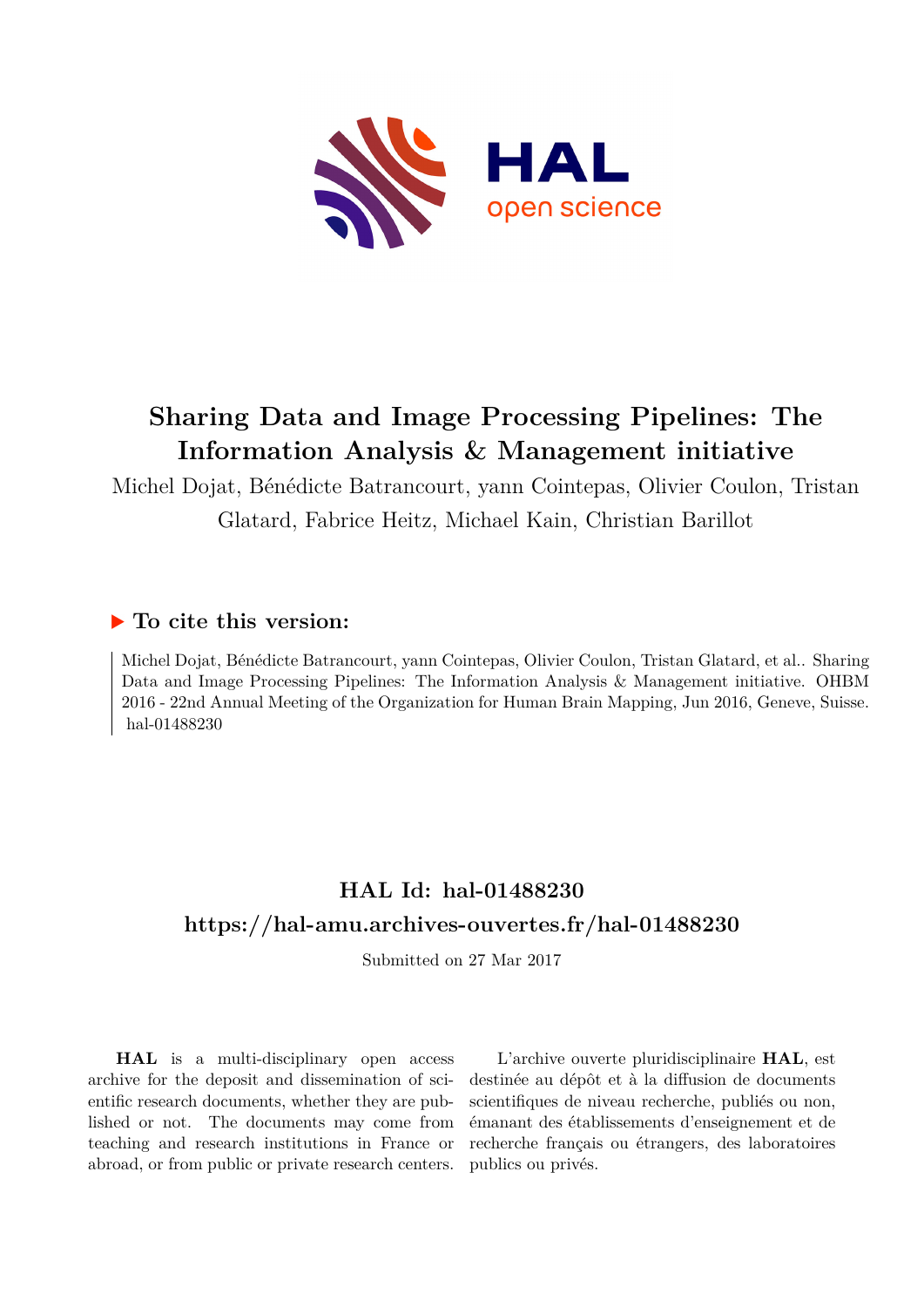## Sharing Data and Image Processing Pipelines: The Information Analysis & Management initiative

*Presented During:* [Poster Session](https://ww5.aievolution.com/hbm1601/index.cfm?do=ev.viewEv&ev=2747) Tuesday, June 28, 2016: 12:45 PM - 02:45 PM

#### **Stand-By Time**

Tuesday, June 28, 2016: 12:45 PM - 2:45 PM

#### **Poster Number:**

1849

#### **Submission Type:**

Abstract Submission

#### **On Display:**

Monday, June 27 & Tuesday, June 28

#### **Authors:**

Michel Dojat<sup>1</sup>, Bénédicte Batrancourt<sup>2</sup>, Yann Cointepas<sup>3</sup>, Olivier Coulon<sup>4</sup>, Tristan Glatard<sup>5</sup>, Fabrice Heitz<sup>6</sup>, Michael Kain<sup>7</sup>, Christian Barillot<sup>7</sup>

#### **Institutions:**

<sup>1</sup>INSERM U1216, Grenoble, France, <sup>2</sup>INSERM, ICM, UMR\_S 1127, Paris, France, <sup>3</sup>CEA, NeuroSpin, Orsay, France, <sup>4</sup>Aix-Marseille University, CNRS, LSIS, UMR 7296, Marseille, France, <sup>5</sup>CNRS, CREATIS, Lyon, France, <sup>6</sup>CNRS, ICUBE, UMR 7357, Strasbourg, France, 7Inria, VisAGeS Project-Team, Rennes, France

#### [E-Poster](javascript:viewDocument(1039);)

#### **Introduction:**

The Information Analysis and Management (FLI-IAM) initiative, supported by the France Life Imaging national project in France (ANR-11- INBS-006), is designed to promote data management and information processing support for population imaging. The aim is to provide an infrastructure (hardware and software), accessible to in-vivo imaging users, composed of software components to store, manage and process large clinical and preclinical in vivo imaging datasets and their associated metadata. The purpose of the first stage of the project (2013-2016) is to build image analysis and data management components allowing the interoperability between heterogeneous and distributed storage solutions implementing raw and meta-data indexing, through the use of semantic models or ontologies. Three existing solutions were selected for data management: Cati-DB (Paris-Sud, FR), Shanoir (Rennes, FR) and Archimed (Nancy, FR), and three image processing management solutions: VIP (CNRS, Lyon), BrainVisa (CEA Paris Sud, FR) and MedInria (Inria, FR). All of these components are currently ready to action. In a second stage, after 2016, we will be working towards the exploitation of our interoperability layer.

#### **Methods:**

After a survey of the end-users needs, from physicists to clinicians, we defined three scenarios for using our infrastructure: 1) Software as a Service (SaaS) for clinical and preclinical distributed research, where the user searches either for an outsourcing solution (turnkey service) or an hosting-type service, in which mono or multi-center datasets are controlled, stored and processed following users specifications and final results can be provided (typical users: clinician or PI of a cohort study), 2) Platform as a Service (PaaS) i.e. an open resource for professionals that provides housing of data (DaasS) and processing pipelines solutions defined for the needs of a large and open community of users (typical users: organizer of image processing challenges, PI aiming to disseminate collected data) and 3) Storage and Computing as a service (SCaaS) i.e. basic cloud hosting solutions for storage, processing and exchange (typical users: researcher for data management with a small group of collaborators).

#### **Results:**

The three described scenarios are supported by the architecture developed (see Figure 1). Collaborative engineering work has been performed to ensure interoperability between Shanoir, Cati-DB, and Archimed databases on the one hand, and VIP, BrainVisa and MedInria on the other hand. OntoNeurolog [Batrancourt 2015, Temal 2008] and OntoCati [Edward 2013] ontologies used in Shanoir and Cati-DB respectively for Human neuroimaging data have been aligned and extended to deal with preclinical imaging data as well. Dedicated workflows (e.g. automatic sulci segmentation in T1-weighted human structural images, or T1 and T2 parametric maps for mouse brains) can be executed locally (via BrainVisa or MedInria) or on distributed architectures (VIP [Glatard 2013] or CATI capsul). Access to high performance computing (HPC, i.e.) is then facilitated. The IAM web portal (see Figure 2) proposes a common public meta-data catalogue to assess the different repositories federated through Apache Solr. A Common API for Research Medical Imaging Network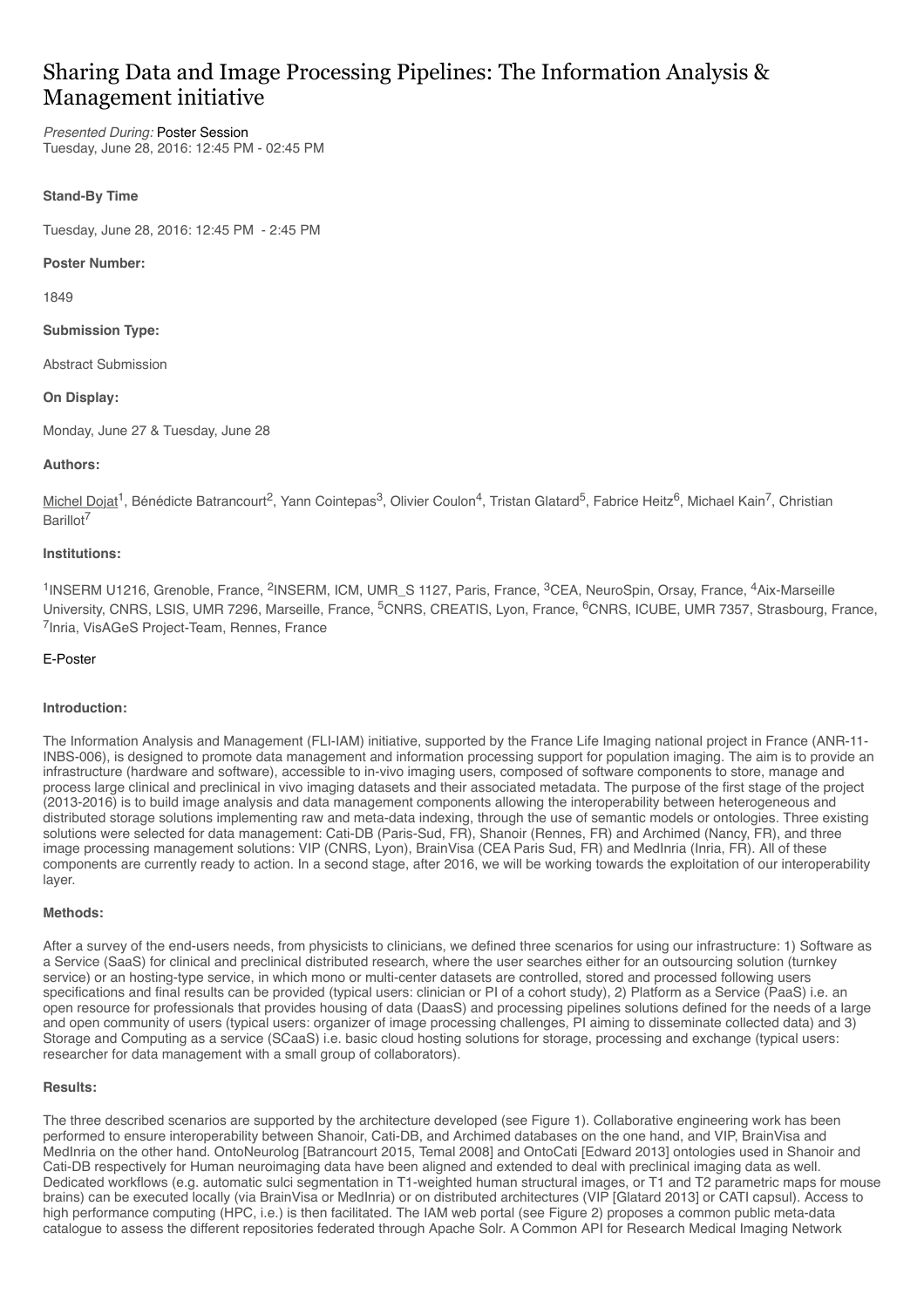(CARMIN) [Glatard 2015] is used for pipeline execution on the web that allows a greater integration between image data repositories and image processing workflows for both Push and Pull data streams.



·Figure 1: FLI-IAM architecture for data storage and image processing pipelines definition and execution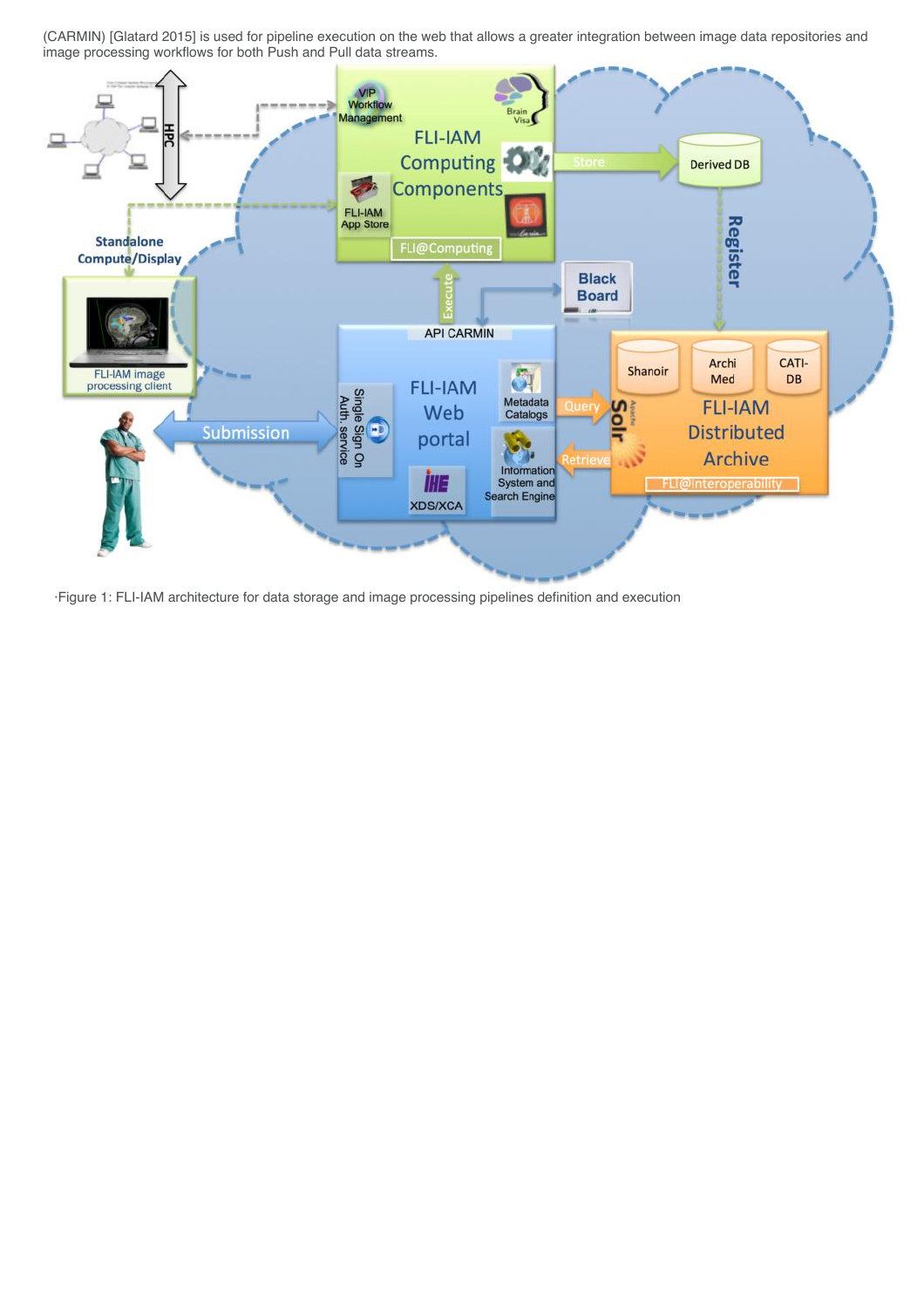

·Figure 2: FLI-IAM portal for end-users assess to the three neuroimaging repositories via a common data catalog.

#### **Conclusions:**

FLI-IAM, built over ready to use software components,, offers a unique architecture for sharing data and image processing pipelines with local or distributed execution. We are involved in several actions for sharing expertise in complementary domains and to define interoperability with other existing platforms (e.g. NSG, CBRAIN, LORIS or XNAT).

#### **Informatics:**

Databasing and Data Sharing 1 Workflows 2

#### **Poster Session:**

Poster Session - Tuesday

#### **Keywords:**

Computing Data Organization Informatics **Workflows** 

1|2| Indicates the priority used for review

**Would you accept an oral presentation if your abstract is selected for an oral session?**